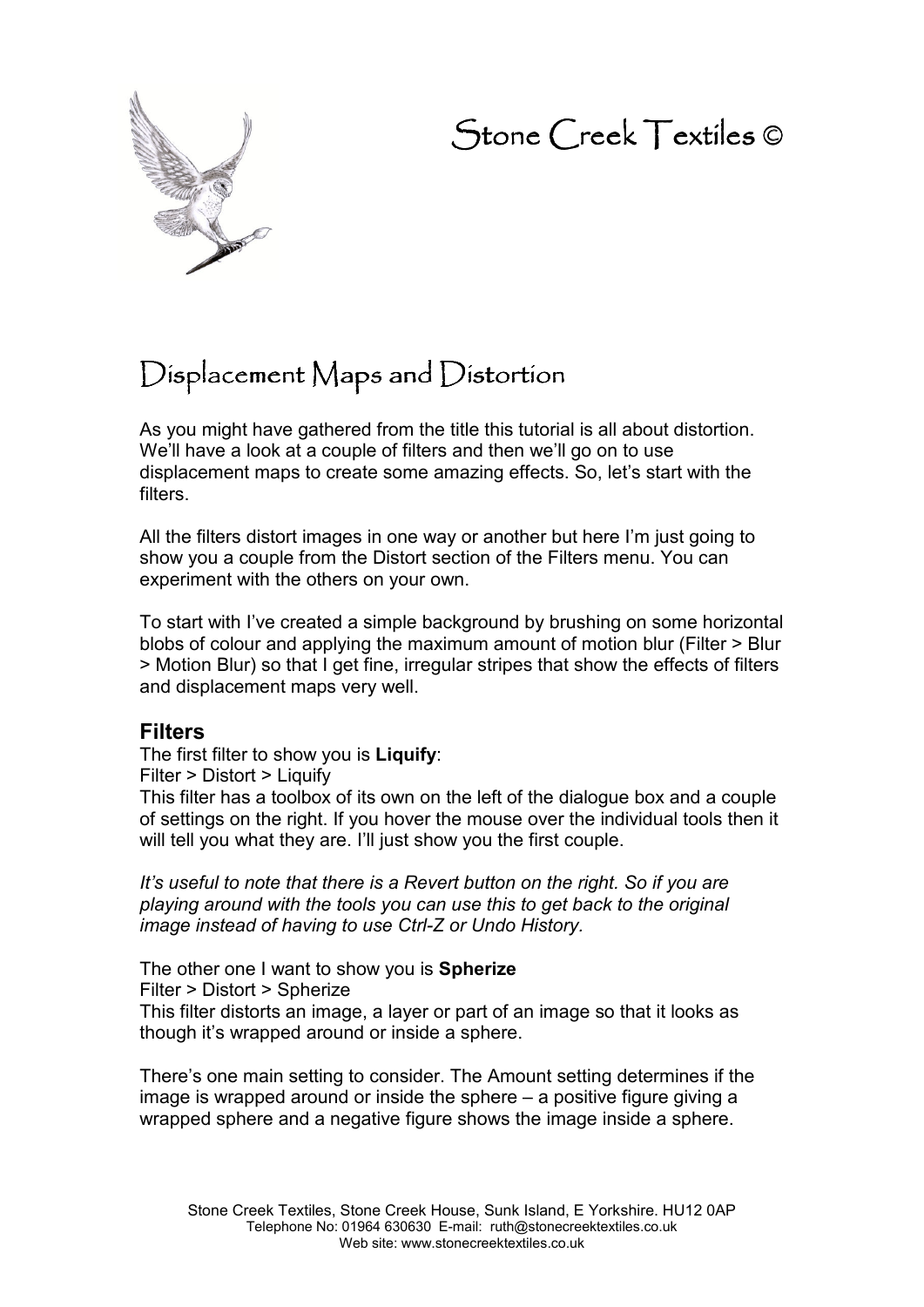Remember that filters can be applied to a layer or a selection. So, by using the elliptical marquee selection tool you can create an elliptical 3D illusion anywhere on your image.

## **Displacement maps**

We looked in an earlier tutorial at combining the colours of one image with the colours of another image by using blending modes. Now we're going to look at how to combine one image with the texture or shape of another using a displacement map.

It's a two stage process –

- 1. First you create your displacement map, that is the texture that you want to use or the surface you want to wrap an image around.
- 2. Then you apply it to an image.

I'm going to start with a simple version, wrapping the painted image we created in the last section, around two different maps, one made from some simple brush strokes and the second created from a photograph of some water

So, to start, we'll create our first map:

- $\triangleright$  Create a new, blank document.
- $\triangleright$  Draw some lines with a hard edged brush
- $\triangleright$  Save as a psd (photoshop format) file. This is the only format that will be recognised as a displacement map so this stage is important.

Now if we go back to our painted background, we can apply the displacement map by selecting Filter > Distort > Displace. There are four settings to consider:

- **The horizontal and vertical scales** here is where you set the amount of distortion you want to apply. This is generally a small number, typically between 5 and 20 but you can experiment with larger/smaller numbers and see what happens.
- **What to do if the displacement map isn't the same size as the image you are applying it to**. You can either elect to have the displacement map **Stretch to Fit** the image or to have it **Tile** ie repeat across and/or down the image. The default is Stretch to Fit.
- Lastly you need to decide **what you want the filter to do if applying the filter creates voids or Undefined Areas in the image**. The default is Repeat Edge Pixels and I've always left it on that.
- $\triangleright$  Click on OK.

Now you need to select the displacement map that you created earlier. This is then applied to your image which is distorted to the pattern of the map.

Sharp edged maps like this one are ok but softer edged ones seem to give a more interesting result. So, I'm going back to my map and I'm going to apply a small amount of blur (Filter > Blur > Gaussian blur) with a setting of 3 pixels.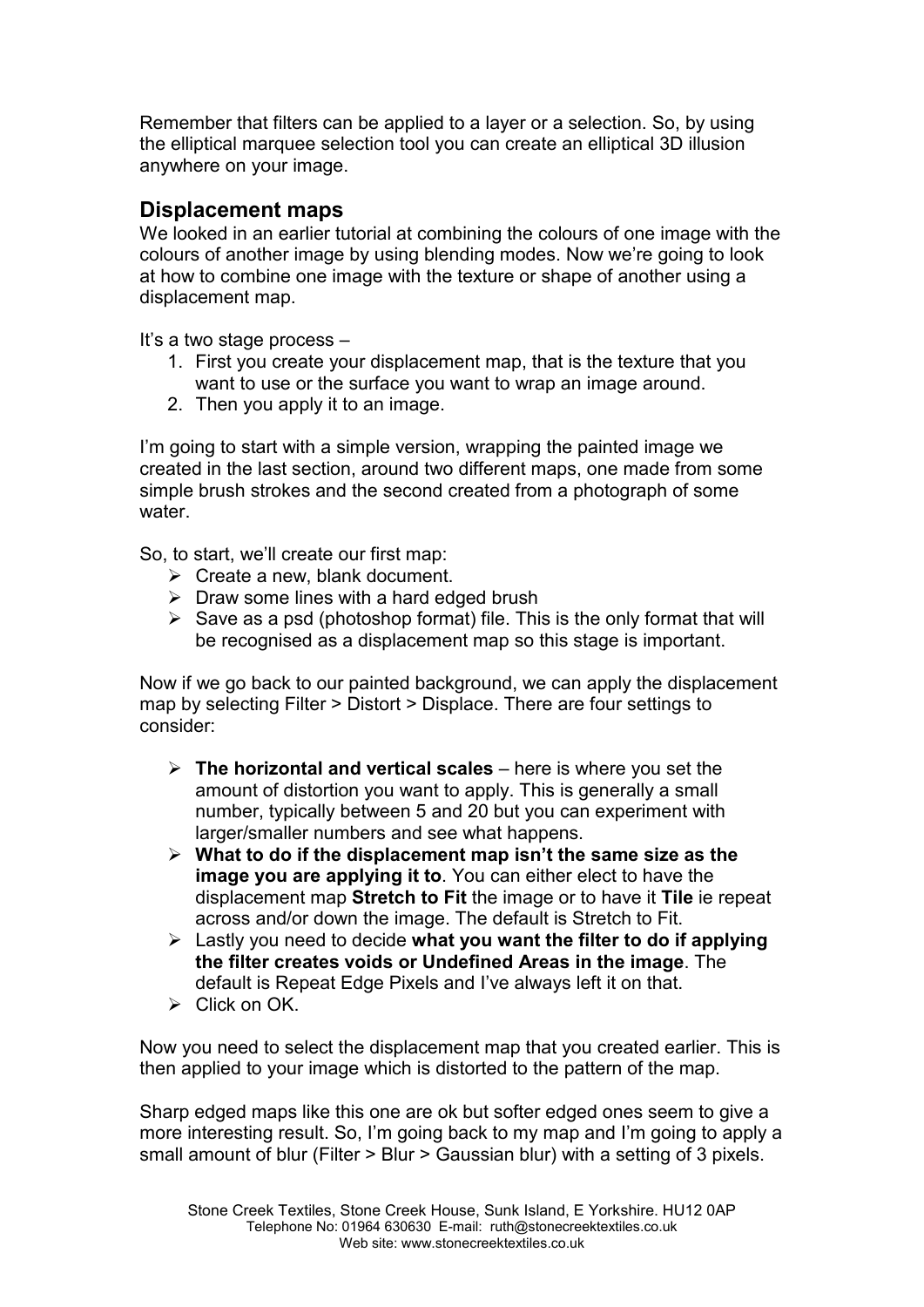Now I'm going to re-apply this map to the painted background and you'll see that the result is quite different.

The pattern of lines can be anything you like, such as a spiral or a scanned image of some kozo.

Next I'm going to create a different map, this time from a photograph.

- Open your background/texture image. Here I'm using a waterscape.
- Remove the colour using Enhance > Convert to Black & White. This isn't strictly essential but it's very difficult to judge the contrast on a coloured image.
- Increase the contrast either by using the slider in the Convert to Black & White dialog box or by using levels.
- Add a small Gaussian blur of somewhere between 3-20 pixels this helps to smooth out the transitions on the combined image and avoids jagged areas. It will also often make a more interesting combined image.
- If the image still has layers present then you may want to flatten the image before you save it. Layer > Flatten Image.
- Save as a psd (photoshop format) file. This is the only format that will be recognised as a displacement map so this stage is important.

Now for the fun bit:

First I'm going to apply the waterscape map to the painted image Filter > Distort > Displace with settings of 20 for the Horizontal and Vertical scales. Stretch to Fit should be selected for the Displacement Map and Repeat Edge Pixels for the Undefined Areas. Click on OK and then double click on the waterscape map file you prepared earlier. See your image distort to the texture of your map file.

Then undo that and reapply the map using 40 for the Horizontal and Vertical scales. You should be able to see a difference.

## **Waterscape with bark map**

Usually you have a good idea of the result you are going to get from a particular displacement map but you can get some surprising results. I was playing about with some lovely textured bark and created a map from it. On a whim I applied it to the waterscape I used earlier and, well, I wasn't expecting what happened – it looked like it's raining on the water. Who'd have thought.

## **Leaf on crumpled paper**

For the next map I photographed some crumpled paper and then created a new map from the photograph. I then applied the map to a scanned image of the veins of a leaf. This gives a distorted leaf but it lacks the 3D look that I'm after for this version.

So, a common next step is to superimpose the original map on to the image and integrate it with a blending mode. In this case I end up with two layers.